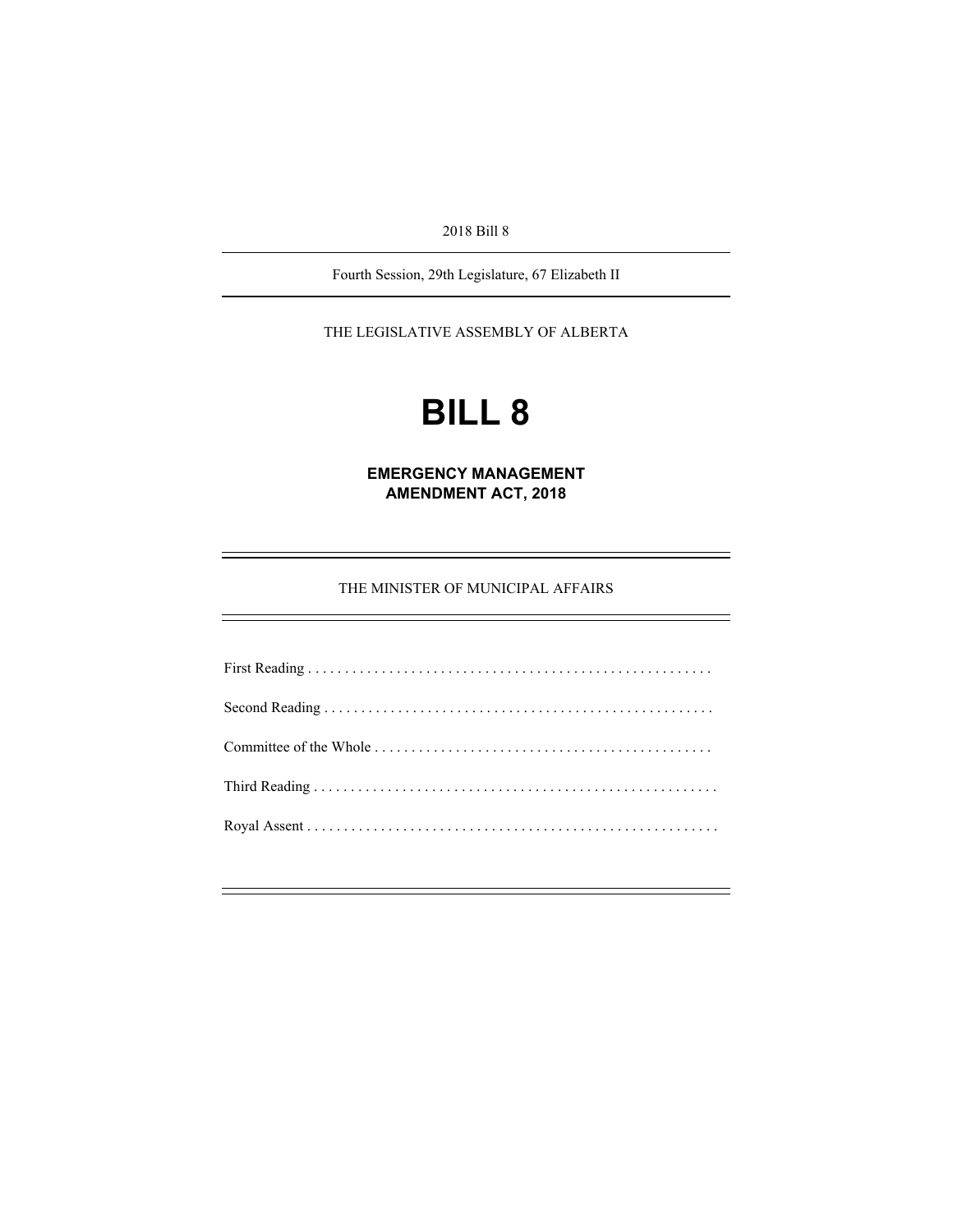*Bill 8* 

# **BILL 8**

2018

## **EMERGENCY MANAGEMENT AMENDMENT ACT, 2018**

*(Assented to , 2018)* 

HER MAJESTY, by and with the advice and consent of the Legislative Assembly of Alberta, enacts as follows:

## **Amends RSA 2000 cE-6.8**

**1 The** *Emergency Management Act* **is amended by this Act.** 

## **2 Section 1 is amended**

- **(a) in clauses (e) and (f) by adding** "or the environment" **after** "damage to property";
- **(b) by adding the following after clause (f):**
	- (f.1) "evacuation order" means an evacuation order made under section  $19(1)(g)$  or section  $24(1)(b)$ ;
- **(c) by repealing clause (g.1) and substituting the following:**
- (g.1) "Managing Director" means the person designated under section 3.1(2), and includes any person acting in the capacity of the Managing Director;

## **3 Section 3 is amended by renumbering it as section 3(1) and by adding the following after subsection (1):**

**(2)** In a proceeding under this Act in which proof is required as to the existence and contents of a declaration or order made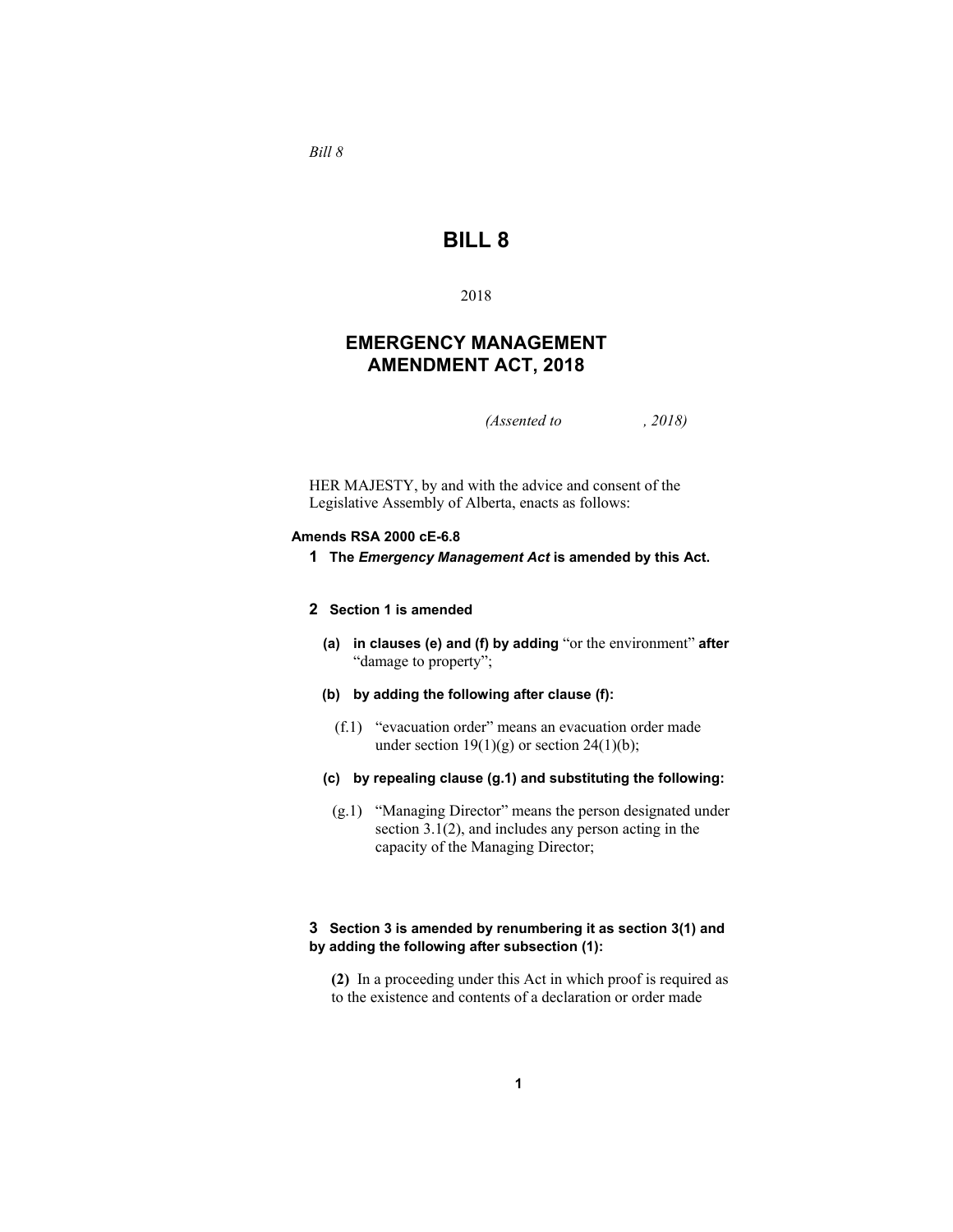## **Explanatory Notes**

- **1** Amends chapter E-6.8 of the Revised Statutes of Alberta 2000.
- **2** Section 1 presently reads in part:
	- *1 In this Act,* 
		- *(e) "disaster" means an event that results in serious harm to the safety, health or welfare of people or in widespread damage to property;*
		- *(f) "emergency" means an event that requires prompt co-ordination of action or special regulation of persons or property to protect the safety, health or welfare of people or to limit damage to property;*
	- *(g.1) "Managing Director" means the individual who holds the office of Managing Director of the Agency by virtue of an appointment under section 3.1(2), and includes any individual acting in that capacity;*
- **3** Section 3 presently reads:

*3 If the Minister authorizes a person to carry out a power or duty of the Minister under this Act as the Minister responsible for this Act or as a local authority and the authorization*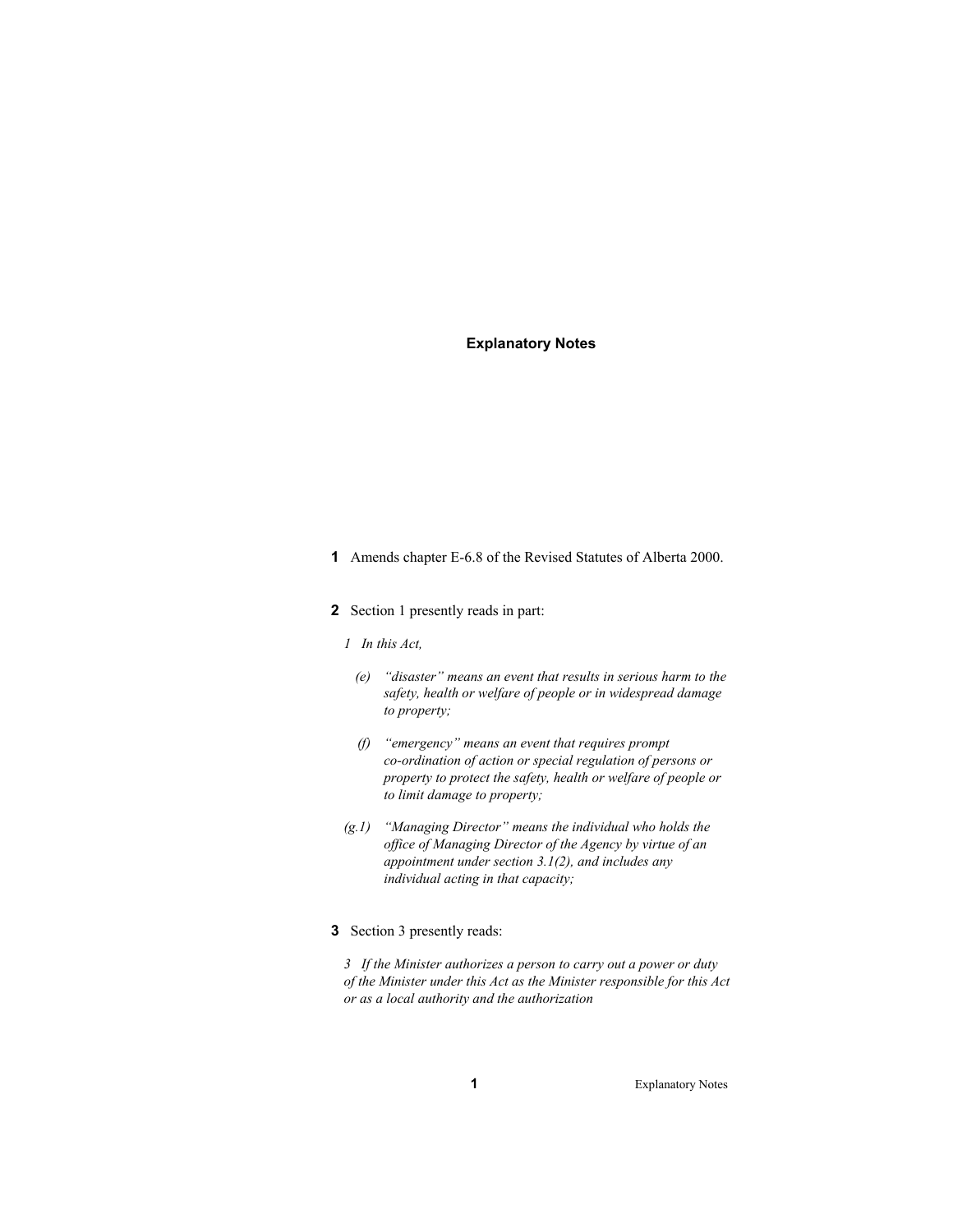under this Act, a certified or notarized copy of the declaration or order is admissible in evidence as proof of the statements contained in the declaration or order, and proof of the signature of the Minister or members of the local authority is not required.

## **4 Section 3.1 is repealed and the following is substituted:**

## **Alberta Emergency Management Agency**

**3.1(1)** There shall be a part of the public service of Alberta known as the "Alberta Emergency Management Agency".

**(2)** The Minister shall designate a person employed in the Minister's department as the Managing Director of the Agency.

**(3)** In accordance with the *Public Service Act*, there may be appointed such officers and employees that the Minister considers are required for the administration of the business and affairs of the Agency.

## **5 Section 6(b) is repealed.**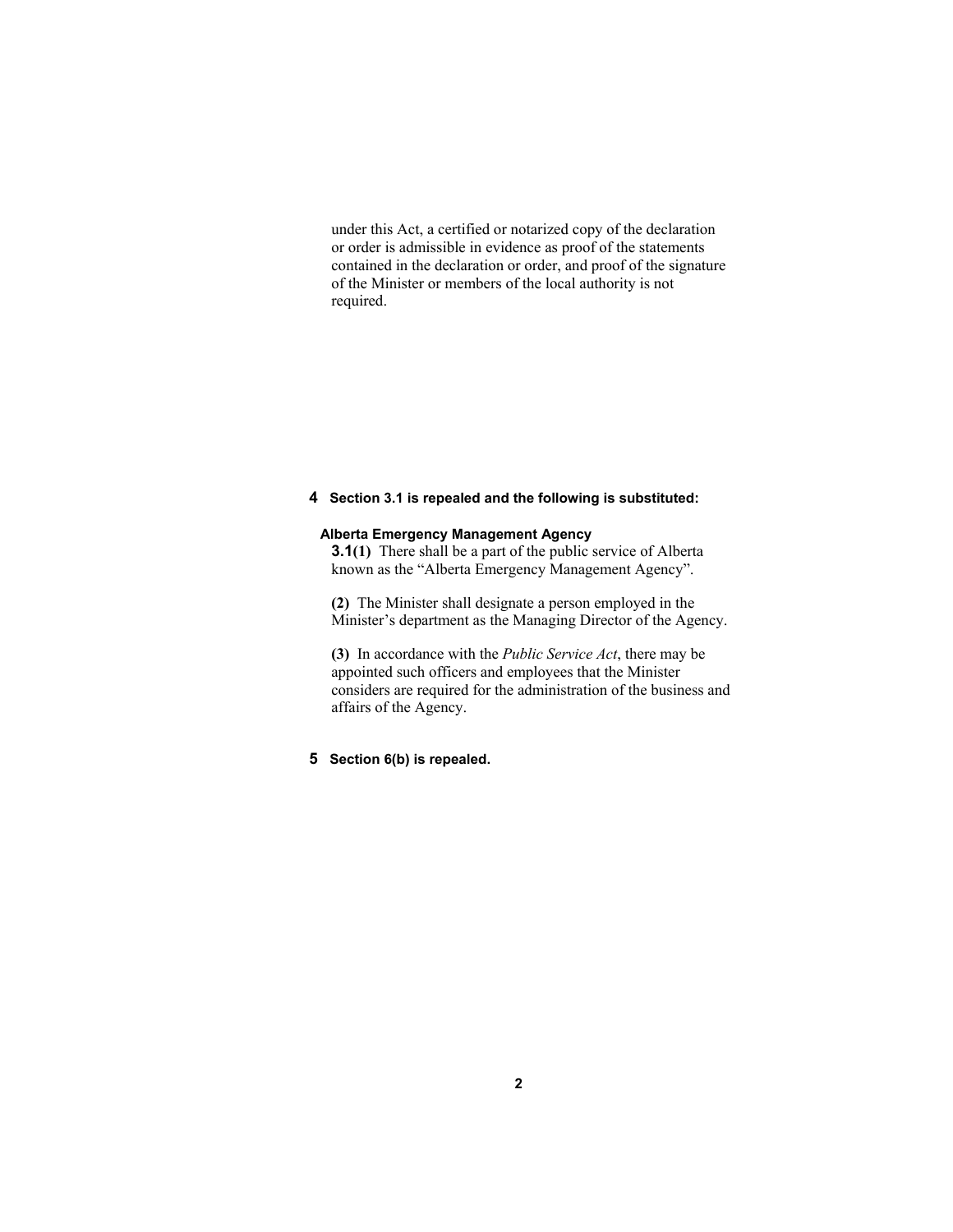- *(a) is made in writing,*
- *(b) purports to be signed by the Minister responsible for the Municipal Government Act or the Minister responsible for the Special Areas Act, and*
- *(c) states that the person named in it is authorized under this section to carry out the power or duty set out in the written authorization,*

*that written authorization or a copy of it shall be admitted in evidence as proof, in the absence of evidence to the contrary, of that person's authorization to carry out the power or duty without proof of the signature or official character of the Minister.* 

**4** Section 3.1 presently reads:

*3.1(1) There shall be a part of the public service of Alberta known as the "Alberta Emergency Management Agency".* 

*(2) In accordance with the Public Service Act, there shall be appointed a Managing Director and such officers and employees of the Crown in right of Alberta as the Minister considers are required for the administration of the business and affairs of the Agency.* 

#### **5** Section 6 presently reads in part:

- *6 The Lieutenant Governor in Council may make regulations* 
	- *(b) delegating any power or duty of the Minister or the Lieutenant Governor in Council under this Act except* 
		- *(i) a power or duty of the Minister that has been delegated by the Minister,*
		- *(ii) the power to make regulations, and*
		- *(iii) the power to make an order declaring a state of emergency;*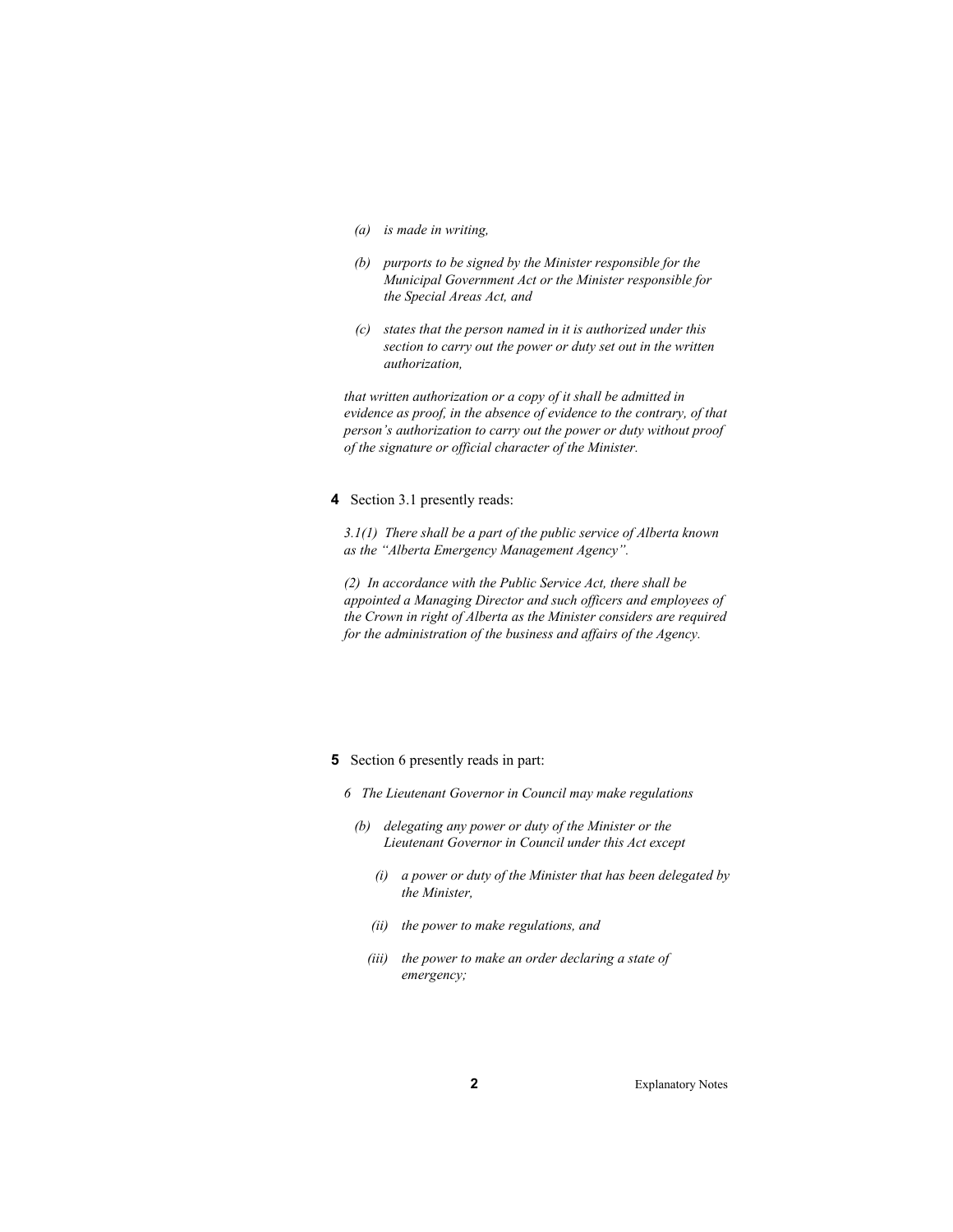## **6 The following is added after section 7:**

#### **Local authority emergency management regulations**

**7.1** The Lieutenant Governor in Council may make regulations

- (a) respecting the powers, duties and functions of local authorities under this Act;
- (b) respecting the establishment of emergency advisory committees referred to in section 11.1, including the duties and functions of the committees;
- (c) respecting the establishment of emergency management agencies referred to in section 11.2, including the duties and functions of the agencies;
- (d) respecting the delegation of a local authority's powers or duties under this Act and the regulations;
- (e) respecting training requirements for persons designated by the regulations;
- (f) respecting the preparation, approval, maintenance and co-ordination of local authority emergency plans and programs;
- (g) respecting the conduct of exercises relating to emergency plans.

## **7 Section 11(b) is repealed and the following is substituted:**

 (b) shall approve emergency plans and programs, subject to the regulations;

## **8 Section 11.1(1) is repealed and the following is substituted:**

#### **Emergency advisory committee**

**11.1(1)** A local authority shall appoint, subject to the regulations, an emergency advisory committee consisting of a member or members of the local authority or, in the case of an improvement district, a special area or a national park, a person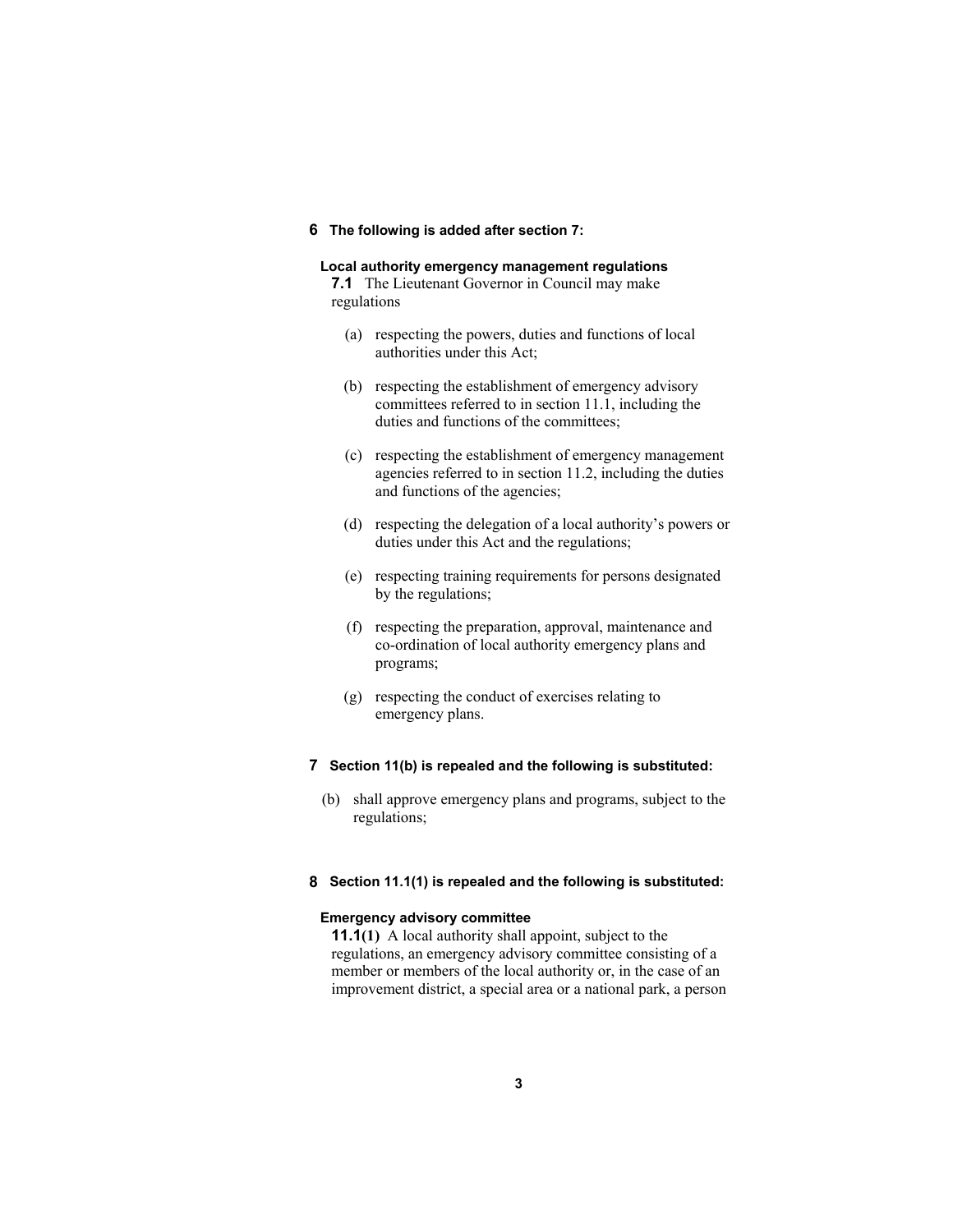**6** Local authority emergency management regulations.

- **7** Section 11 presently reads in part:
	- *11 A local authority* 
		- *(b) shall prepare and approve emergency plans and programs;*
- **8** Section 11.1(1) presently reads:

*11.1(1) Each local authority shall appoint an emergency advisory committee consisting of a member or members of the local authority or, in the case of an improvement district, a special area or a national park, a person or persons the local authority designates, to advise on the development of emergency plans and programs.*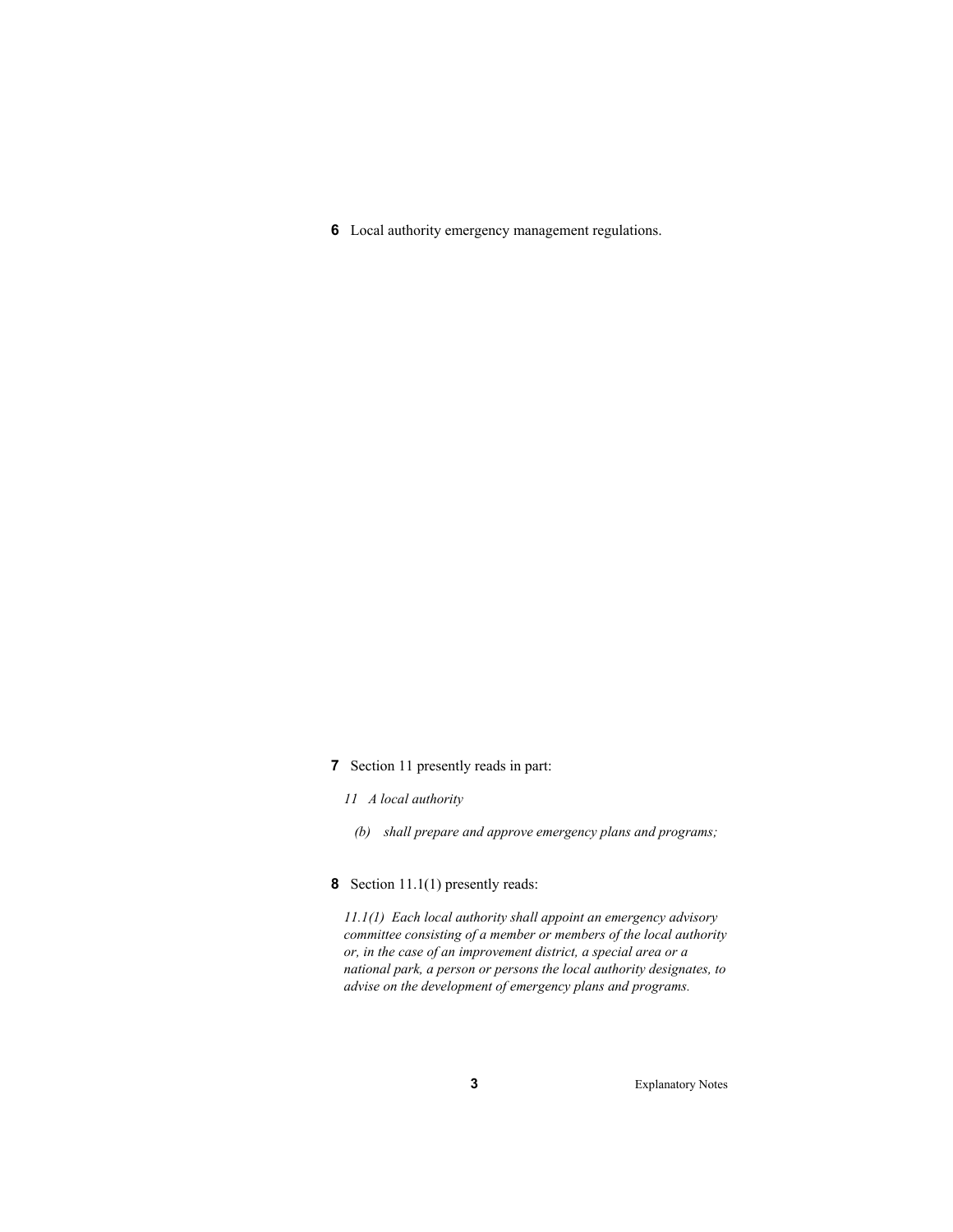or persons the local authority designates, to advise on the development of emergency plans and programs, and to exercise any powers delegated to the committee under section 11.3(1)(a).

## **9 Section 11.2(1) is repealed and the following is substituted:**

## **Emergency management agency**

**11.2(1)** A local authority shall establish and maintain, subject to the regulations, an emergency management agency to act as the agent of the local authority in exercising the local authority's powers and duties under this Act.

## **10 Section 11.3(1) is repealed and the following is substituted:**

## **Delegation by local authority**

**11.3(1)** A local authority may delegate some or all of the local authority's powers or duties under this Act to

- (a) a committee composed of a member or members of the local authority, including an emergency advisory committee appointed under section 11.1(1), and
- (b) subject to the regulations, one or more of the following:
	- (i) a regional services commission established under the *Municipal Government Act* representing 2 or more local authorities if the regional services commission is authorized in its establishing regulation to exercise that power or duty;
	- (ii) if authorized by order of the Minister, a joint committee representing 2 or more local authorities that is composed of one or more members appointed by each of the local authorities;
	- (iii) in the case of a summer village and if authorized by order of the Minister, another local authority.

**(1.1)** Where, under subsection (1)(b)(iii), a summer village has delegated its powers or duties under this Act to a local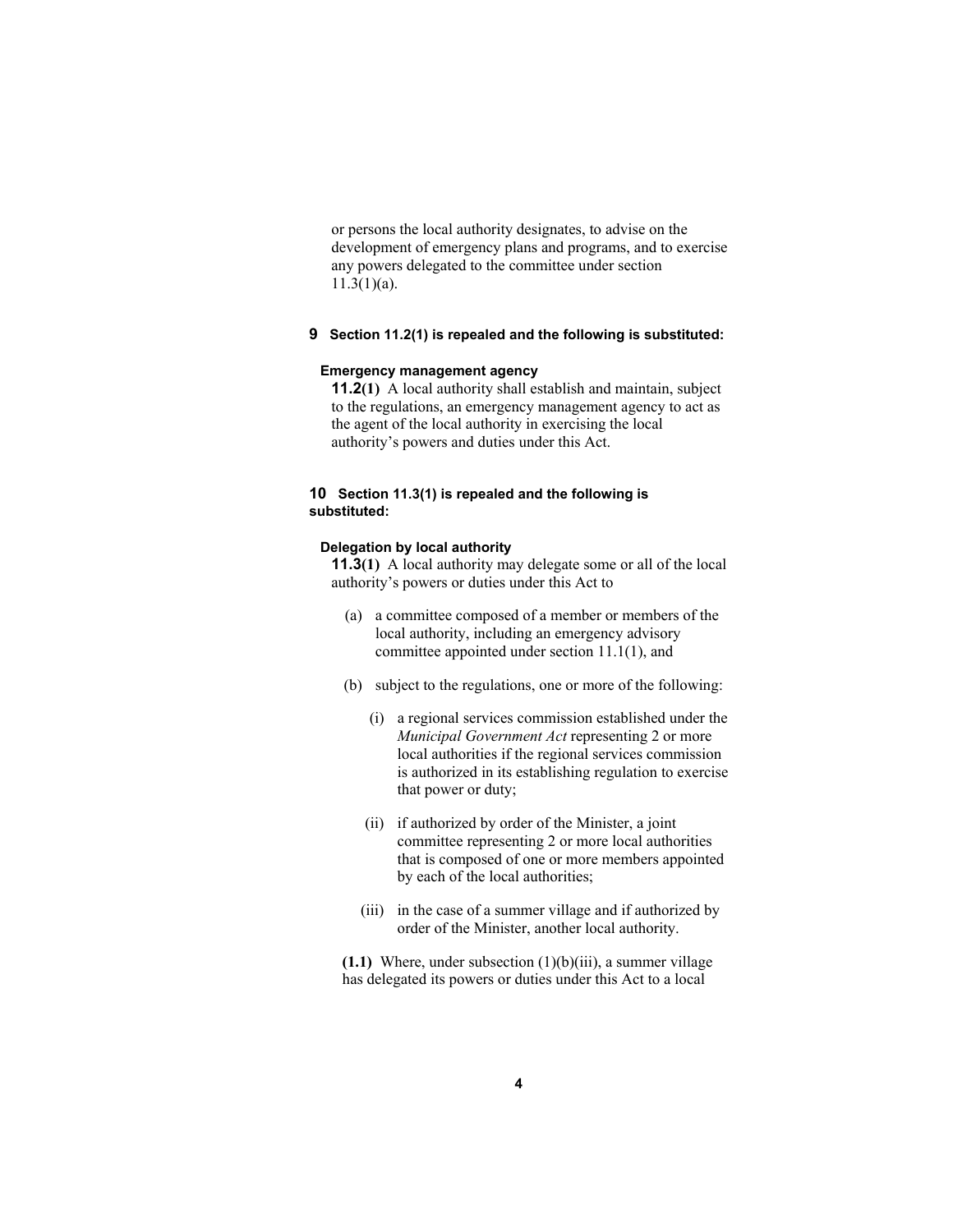**9** Section 11.2(1) presently reads:

*11.2(1) A local authority shall maintain an emergency management agency to act as the agent of the local authority in exercising the local authority's powers and duties under this Act.* 

#### **10** Section 11.3(1) presently reads:

*11.3(1) Without limiting section 9 of the Government Organization Act, a local authority may delegate the local authority's powers or duties under this Act to* 

- *(a) a regional services commission established under the Municipal Government Act representing 2 or more local authorities if the regional services commission is authorized in its establishing regulation to exercise that power or duty;*
- *(b) if authorized by ministerial order, a joint committee representing 2 or more local authorities that is composed of one or more members appointed by each of the local authorities;*
- *(c) in the case of a summer village and if authorized by ministerial order, another local authority.*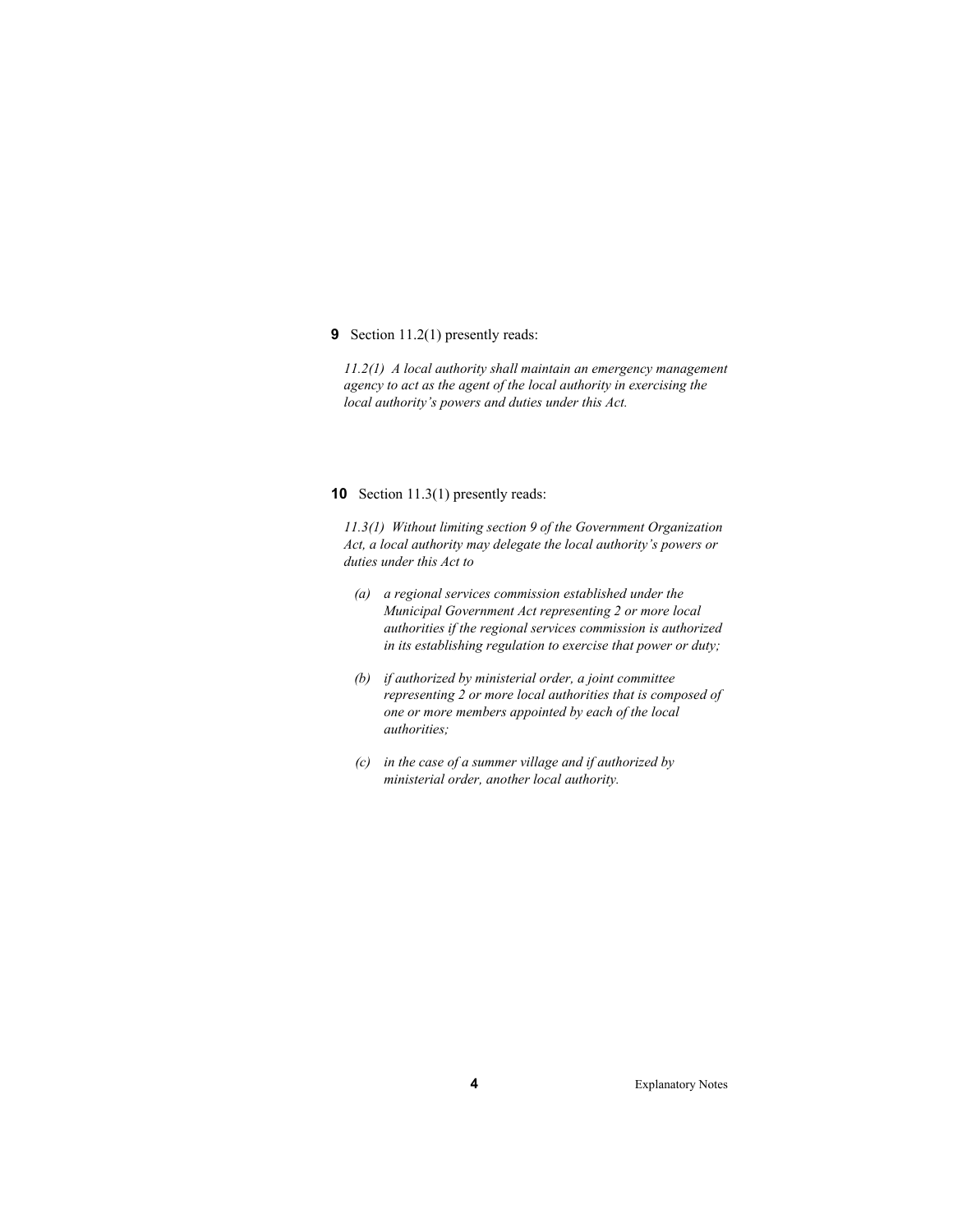authority, the local authority may subdelegate those powers or duties to a committee composed of a member or members of that local authority, including an emergency advisory committee appointed under section 11.1(1).

#### **11 Section 17 is repealed and the following is substituted:**

#### **Offence**

- **17** Any person who
- (a) contravenes this Act or the regulations,
- (b) fails to comply with an evacuation order, or
- (c) interferes with or obstructs any person in the carrying out of a power or duty under this Act or the regulations

is guilty of an offence and liable to imprisonment for a term of not more than one year or to a fine of not more than \$10 000 or to both imprisonment and a fine.

**12 Section 17.1(2)(a) and (b) are amended by striking out** "crisis management plan" **and substituting** "consequence management plan for human-induced intentional threats".

## **13 Section 19 is amended**

**(a) in subsection (1)(g) by striking out** "cause" **and substituting** "order";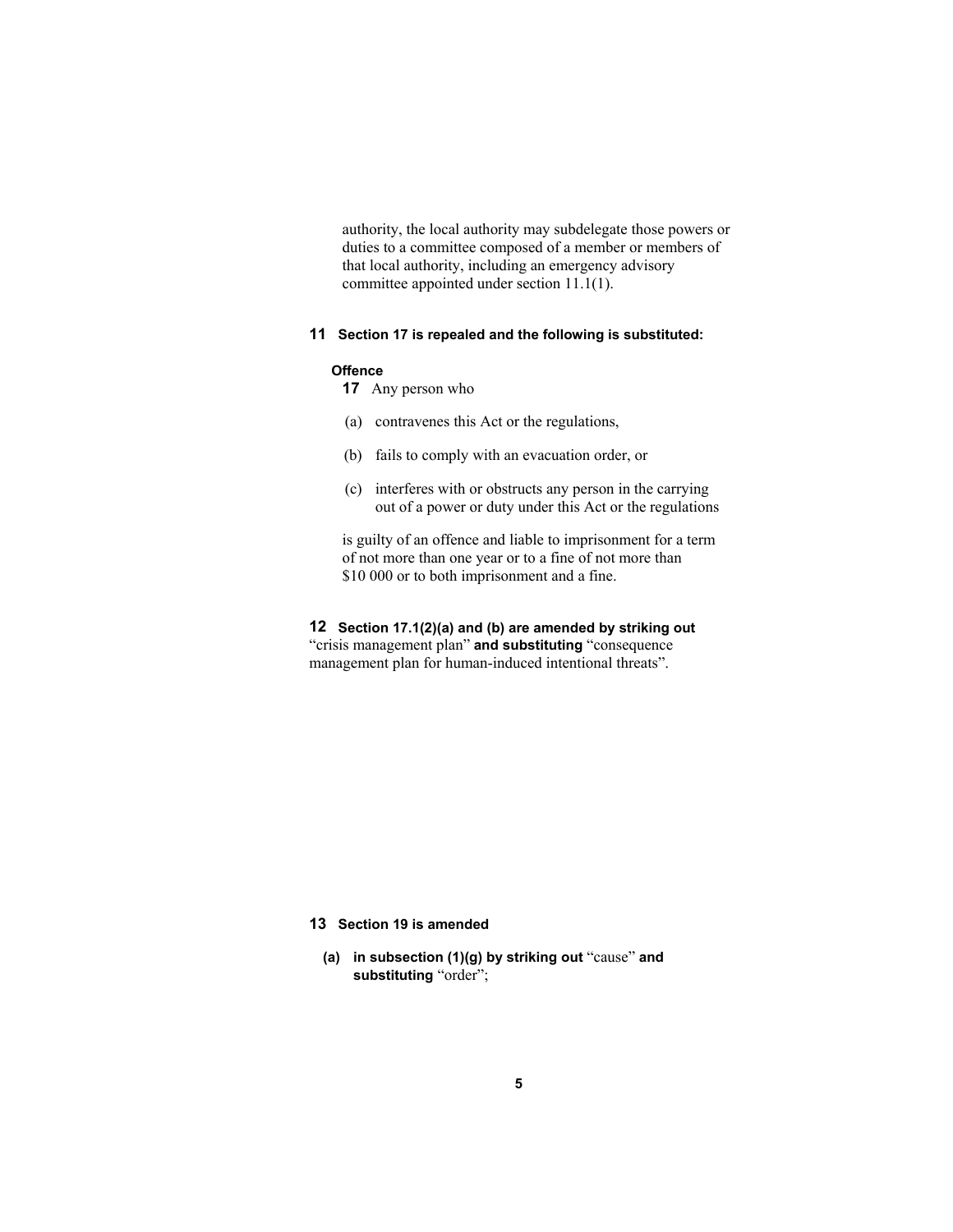#### **11** Section 17 presently reads:

#### *17 Any person who*

- *(a) contravenes this Act or the regulations, or*
- *(b) interferes with or obstructs any person in the carrying out of a power or duty under this Act or the regulations,*

*is guilty of an offence and liable to imprisonment for a term of not more than one year or to a fine of not more than \$10 000 or to both imprisonment and fine.* 

#### **12** Section 17.1 presently reads:

*17.1(1) Terms used in this section have the same meaning as is assigned to them in the Freedom of Information and Protection of Privacy Act.* 

*(2) The Freedom of Information and Protection of Privacy Act does not apply in respect of information in a record that is in the possession of a public body where the information* 

- *(a) is used or to be used for the purpose of preparing or administering a crisis management plan under a regulation under this Act, or*
- *(b) forms part of a crisis management plan under a regulation under this Act.*

#### **13** Section 19 presently reads in part:

*19(1) On the making of the declaration and for the duration of the state of emergency, the Minister may do all acts and take all necessary proceedings including the following:*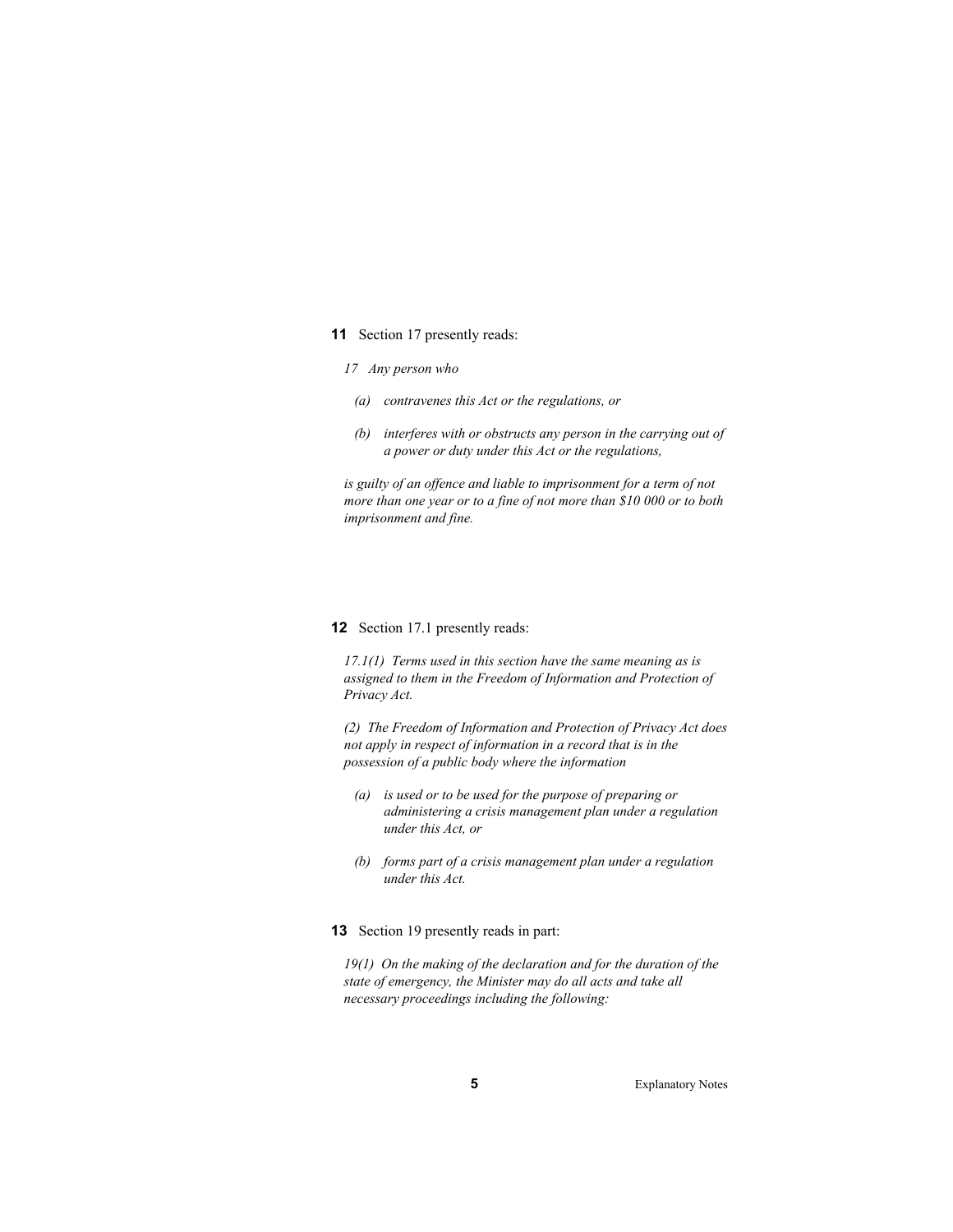#### **(b) by repealing subsection (5) and substituting the following:**

**(5)** On the making of an order under section 18(1), the Managing Director is, unless the Minister authorizes another person under subsection (6), responsible for the co-ordination and implementation of the necessary plans or programs prepared pursuant to this Act and all persons and agencies involved in the implementation are subject to the control and direction of the Managing Director.

**(6)** The Minister may, by order, authorize another person to be responsible for the co-ordination and implementation of the necessary plans or programs prepared pursuant to this Act and all persons and agencies involved in the implementation are subject to the control and direction of that person.

**(7)** On the making of an order under section 18(1), the Minister may, by order, authorize the Managing Director or any other person to exercise some or all of the powers given to the Minister under subsection (1).

**(8)** The *Regulations Act* does not apply to an order made under subsection  $(1)(g)$ .

#### **14 The following is added after section 19:**

## **Compliance with evacuation order**

**19.1(1)** If an evacuation order is made, every person within the area that is the subject of the evacuation order must leave the area

- (a) immediately, or
- (b) if a deadline for evacuation is specified in the evacuation order, by that deadline.

**(2)** Subsection (1) does not apply to a person acting under the direction of a person exercising powers under section 19(1) or  $24(1)(b)$ , as the case may be, so long as there is a plan for safely evacuating that person in a timely manner and the means available to carry out the plan.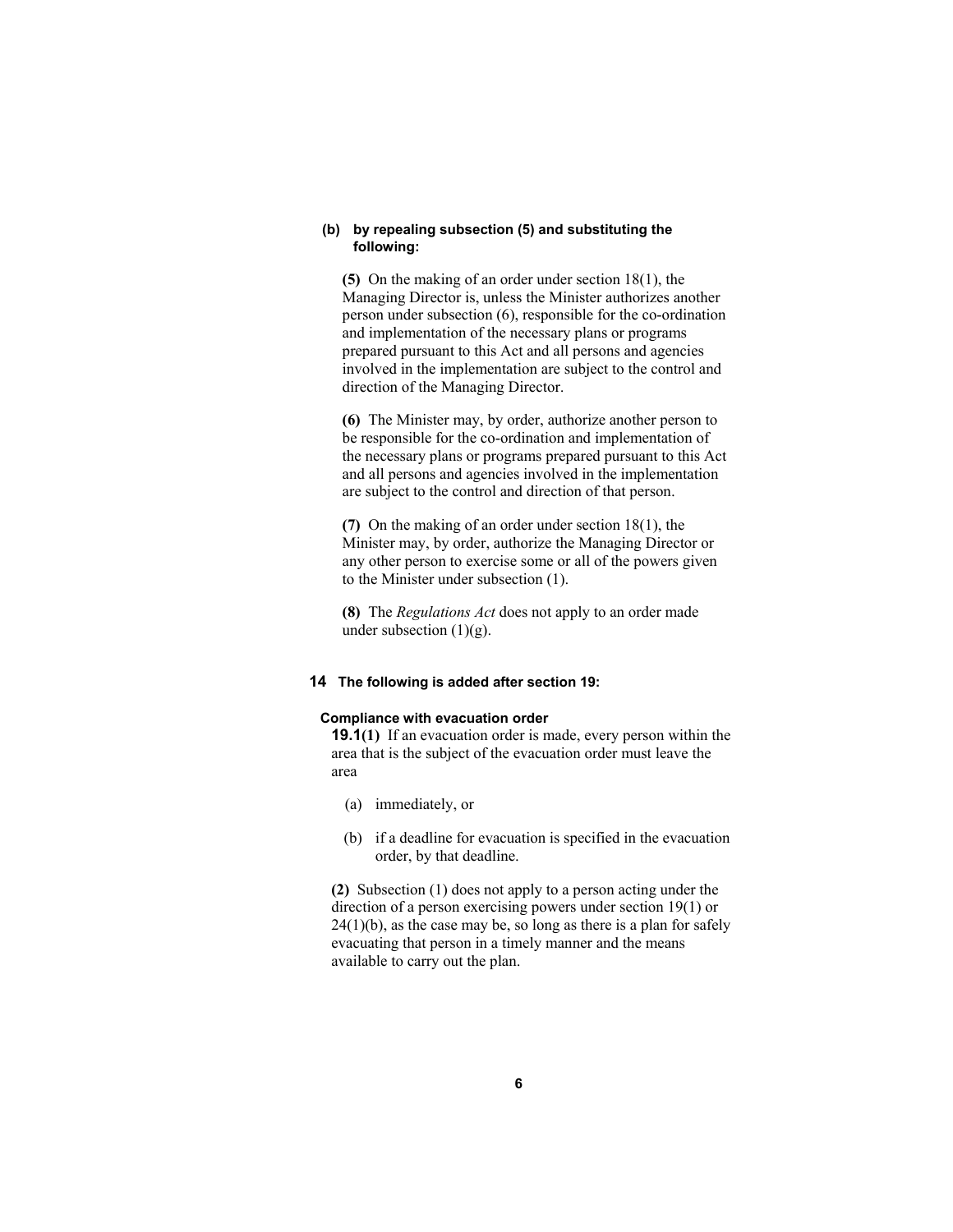*(g) cause the evacuation of persons and the removal of livestock and personal property from any area of Alberta that is or may be affected by a disaster and make arrangements for the adequate care and protection of those persons or livestock and of the personal property;* 

*(5) On the making of an order under section 18(1), the Managing Director or some other person whom the Minister appoints is responsible for the co-ordination and implementation of any or all necessary plans or programs prepared pursuant to this Act and all persons and agencies involved in the implementation are subject to the control and direction of the Managing Director or other person appointed.* 

**14** Compliance with evacuation order.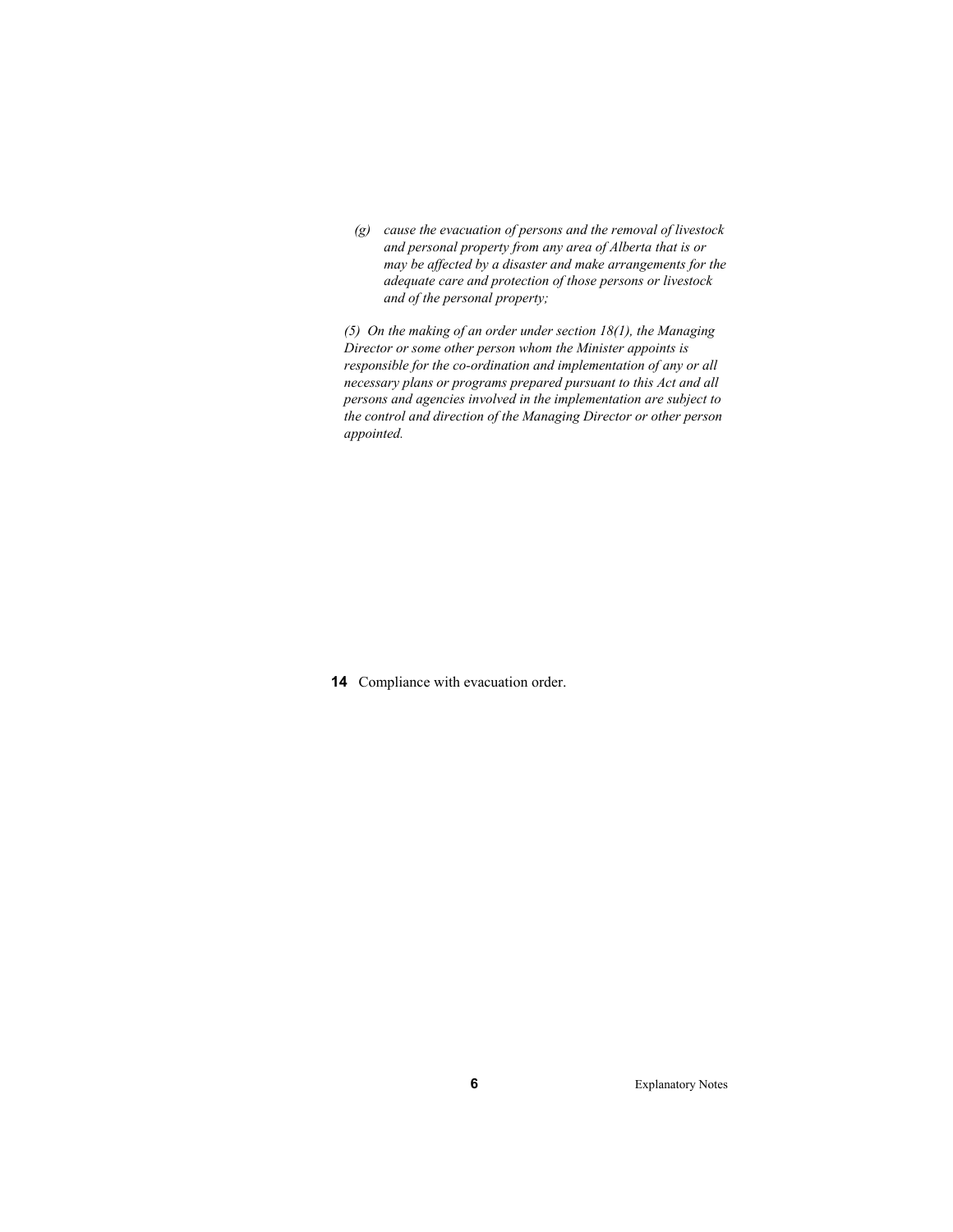#### **15 Section 25 is repealed and the following is substituted:**

## **Dispute re compensation amount**

**25(1)** If any dispute arises concerning the amount of compensation payable under section 19(3) or 24(1.1), the matter shall be determined by arbitration and the *Arbitration Act* applies.

**(2)** For greater certainty, arbitration is not available to contest eligibility for compensation under this Act or the regulations.

**16 Section 27 is amended by adding** ", including a power or duty under section 19(1)(g) or 19.1 of this Act" **after** "regulations".

**17 Section 28 is amended by adding** "including a power or duty under section 19(1)(g) or 19.1 or the exercise of the powers under section 24(1)(b) of this Act," **after** "regulations".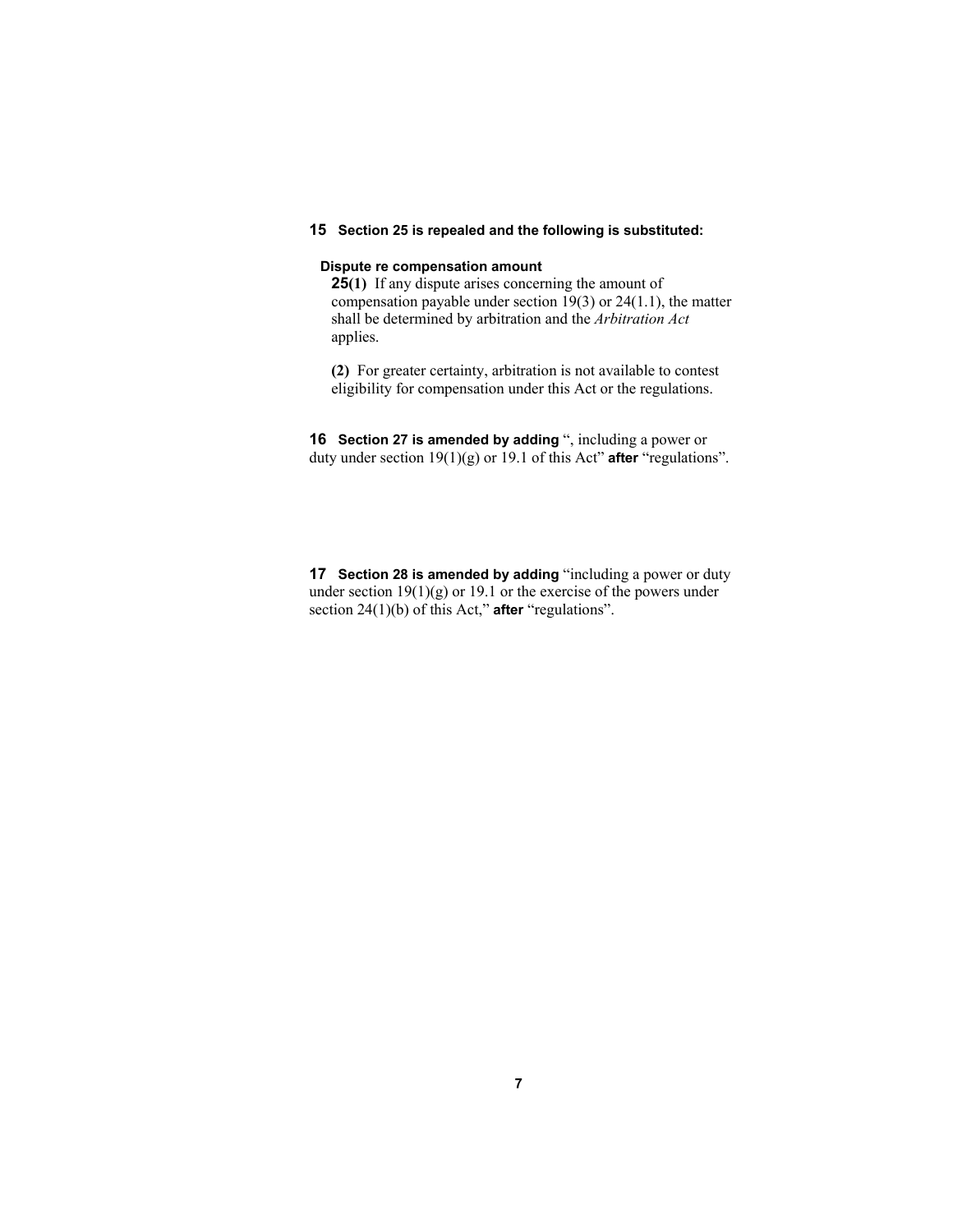## **15** Section 25 presently reads:

*25 If any dispute arises concerning the amount of compensation payable under this Act, the matter shall be determined by arbitration and the Arbitration Act applies.* 

#### **16** Section 27 presently reads:

*27 No action lies against the Minister or a person acting under the Minister's direction or authorization for anything done or omitted to be done in good faith while carrying out a power or duty under this Act or the regulations.* 

## **17** Section 28 presently reads:

*28 No action lies against a local authority or a person acting under the local authority's direction or authorization for anything done or omitted to be done in good faith while carrying out a power or duty under this Act or the regulations during a state of local emergency.*